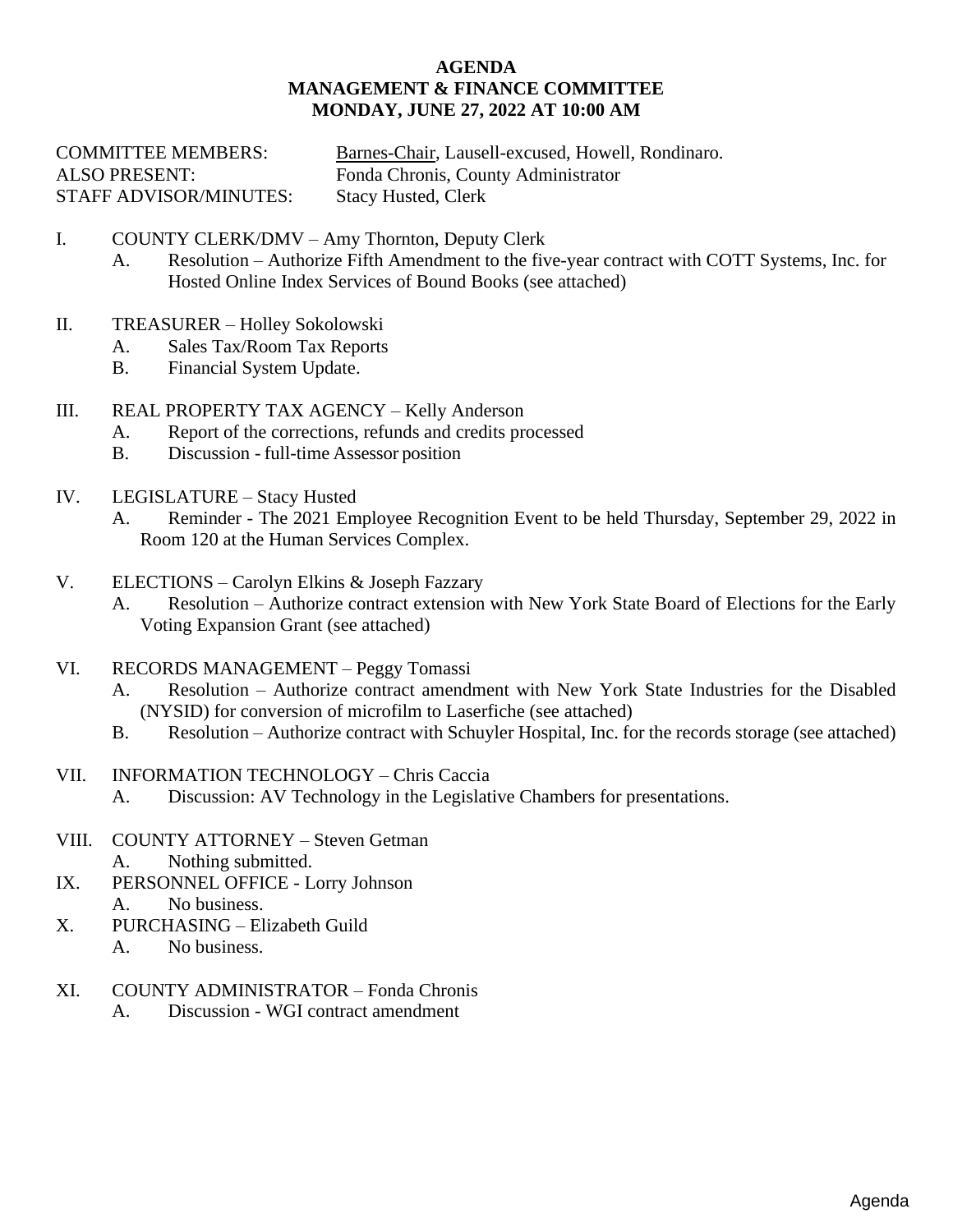## <span id="page-1-0"></span>RE: AUTHORIZE FIFTH AMENDMENT TO THE FIVE-YEAR CONTRACT WITH COTT SYSTEMS, INC. FOR HOSTED ONLINE INDEX SERVICES OF BOUND BOOKS – COUNTY CLERK'S DEPARTMENT

WHEREAS, the County Clerk currently has a five-year contract with Cott Systems for Resolution 3 Land Records Management Hosted Services, and

WHEREAS, Resolution No. 297-21 authorized a fourth amendment for hosted online index services for a one-time fee of \$130,310 and a monthly fee of \$150 for the remainder of the contract term and authorized the use of the Federal American Rescue Plan Act funding for this one-time fee, and

WHEREAS, this fifth amendment covers sending a number of bound books off site for scanning and due to some of the online indexing being less than expected there is a savings of \$3,380.00, and

WHEREAS, the monthly fee of \$150 will continue to be covered by the County Clerk's budget.

NOW, THEREFORE, BE IT RESOLVED, that the Chairman of the Legislature be hereby authorized to execute a fifth amendment to the existing five-year contract with Cott Systems for off-site index services as stated above, funding available for the \$150 monthly fee in account no. 001.1410.0428-Microfilming, approved as to form by the Schuyler County Attorney, and

BE IT FURTHER RESOLVED, that due to the savings above the Schuyler County Treasurer is hereby directed to reduce the transfer from Resolution No. 297-01 by \$3,380.00.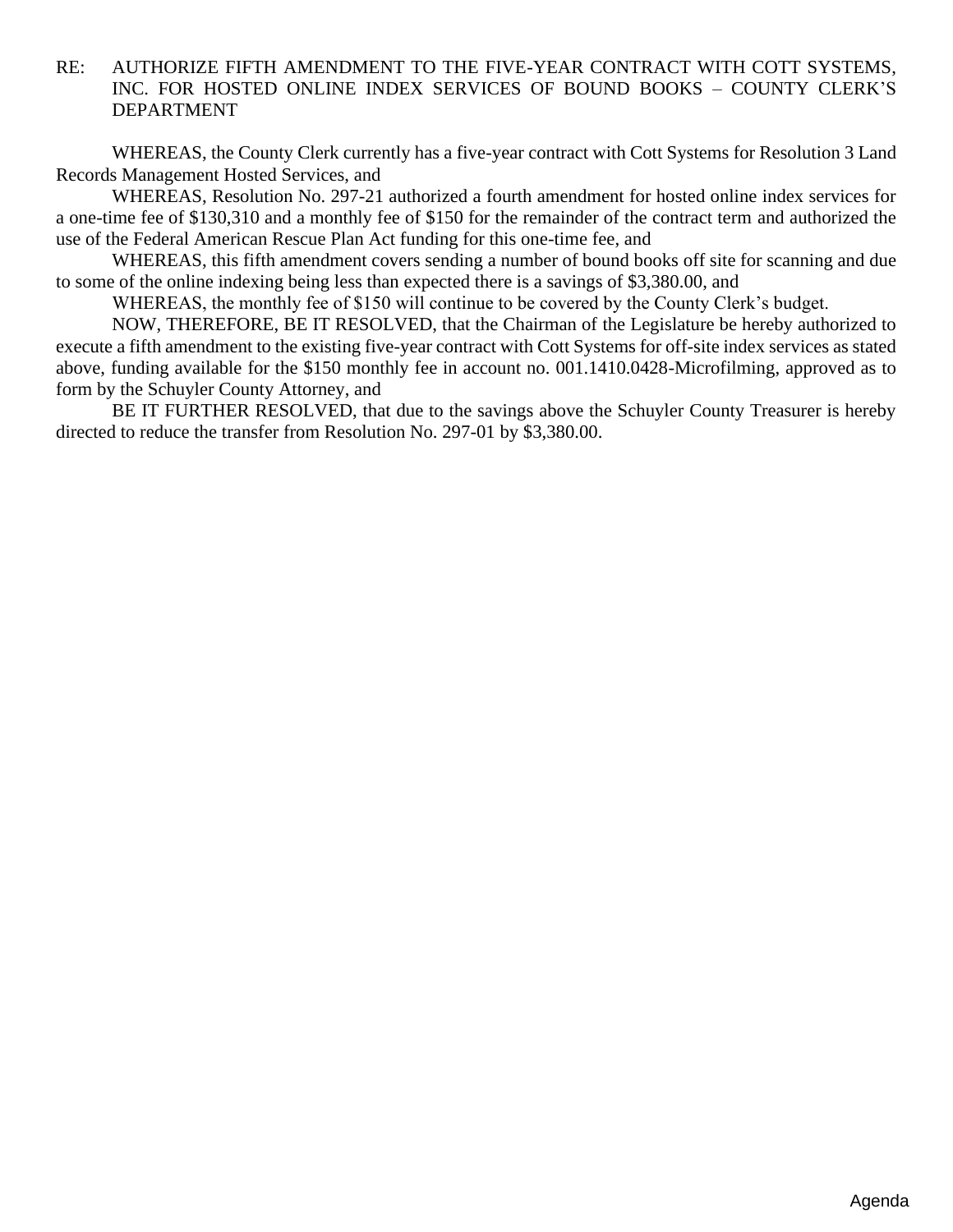## <span id="page-2-0"></span>RE: AUTHORIZE CONTRACT EXTENSION WITH NEW YORK STATE BOARD OF ELECTIONS FOR THE EARLY VOTING EXPANSION GRANT – BOARD OF ELECTIONS DEPARTMENT

WHEREAS, the County Board of Elections was awarded an Early Voting Expansion Grant from the New York State Board of Elections, Contract #BOE01-T004444-1110000, in the amount of \$16,034.28, and WHEREAS, said contract expired on January 28, 2022 and has not been fully expended, and

WHEREAS, the New York State Board of Elections has re-appropriated the contract by extending it with a new term of January 28, 2022 through January 28, 2023.

NOW, THEREFORE, BE IT RESOLVED, that the Chairman of the Legislature is hereby authorized to execute said contract extension for the above Contract #BOE01-T004444-1110000 with the New York State Board of Elections for the unexpended amount of \$6,592.54, and

BE IT FURTHER RESOLVED, that the Schuyler County Treasurer is hereby directed to extend the Early Voting Expansion Grant accordingly in cooperation with the Board of Elections Department.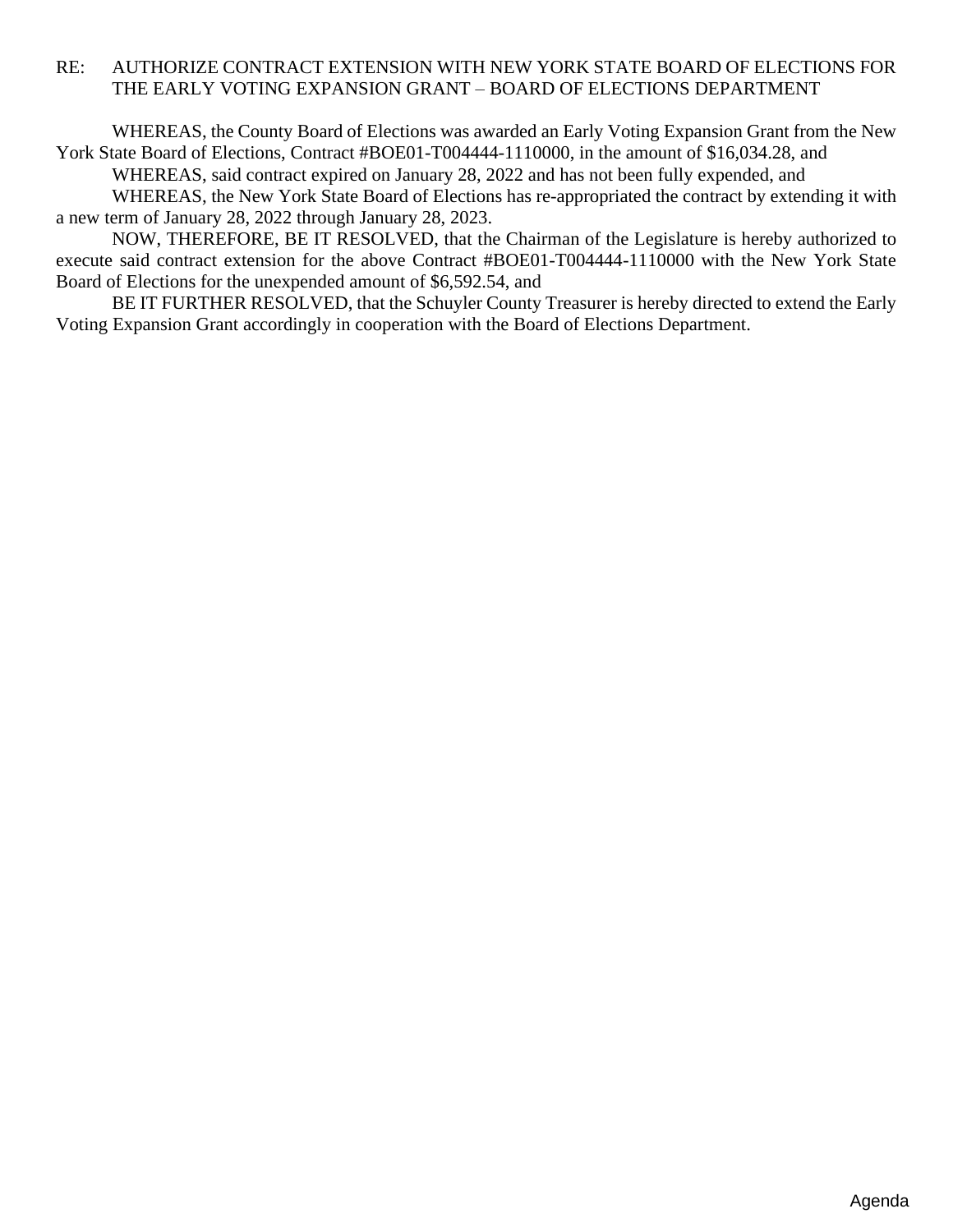# <span id="page-3-0"></span>RE: AUTHORIZE CONTRACT AMENDMENT WITH NEW YORK STATE INDUSTRIES FOR THE DISABLED (NYSID) FOR CONVERSION OF MICROFILM TO LASERFICHE – RECORDS MANAGEMENT DEPARTMENT

WHEREAS, Resolution No. 79-22 authorized a contract with New York State Industries for the Disabled (NYSID) to convert microfilm rolls to a readable format, and

WHEREAS, NYSID converted the final microfilm roll to images that need to be uploaded into Laserfiche, which incurred an additional charge of \$185.26, and

WHEREAS, the County would only receive a portion of the documents available on the film if we do not pay for the additional charge, and

WHEREAS, funding is available in the 2022 Records Management budget for said fee.

NOW, THEREFORE, BE IT RESOLVED, that the Chairman of the Legislature be hereby authorized to execute a contract amendment with NYSID for the Records Management Department, for the additional charge for the conversion of microlam rolls into Laserfiche, effective February 1, 2022 through June 30, 2022, at a cost of \$185.26, funding available in account no. 001.1460.0401, contract approved as to form by the Schuyler County Attorney.